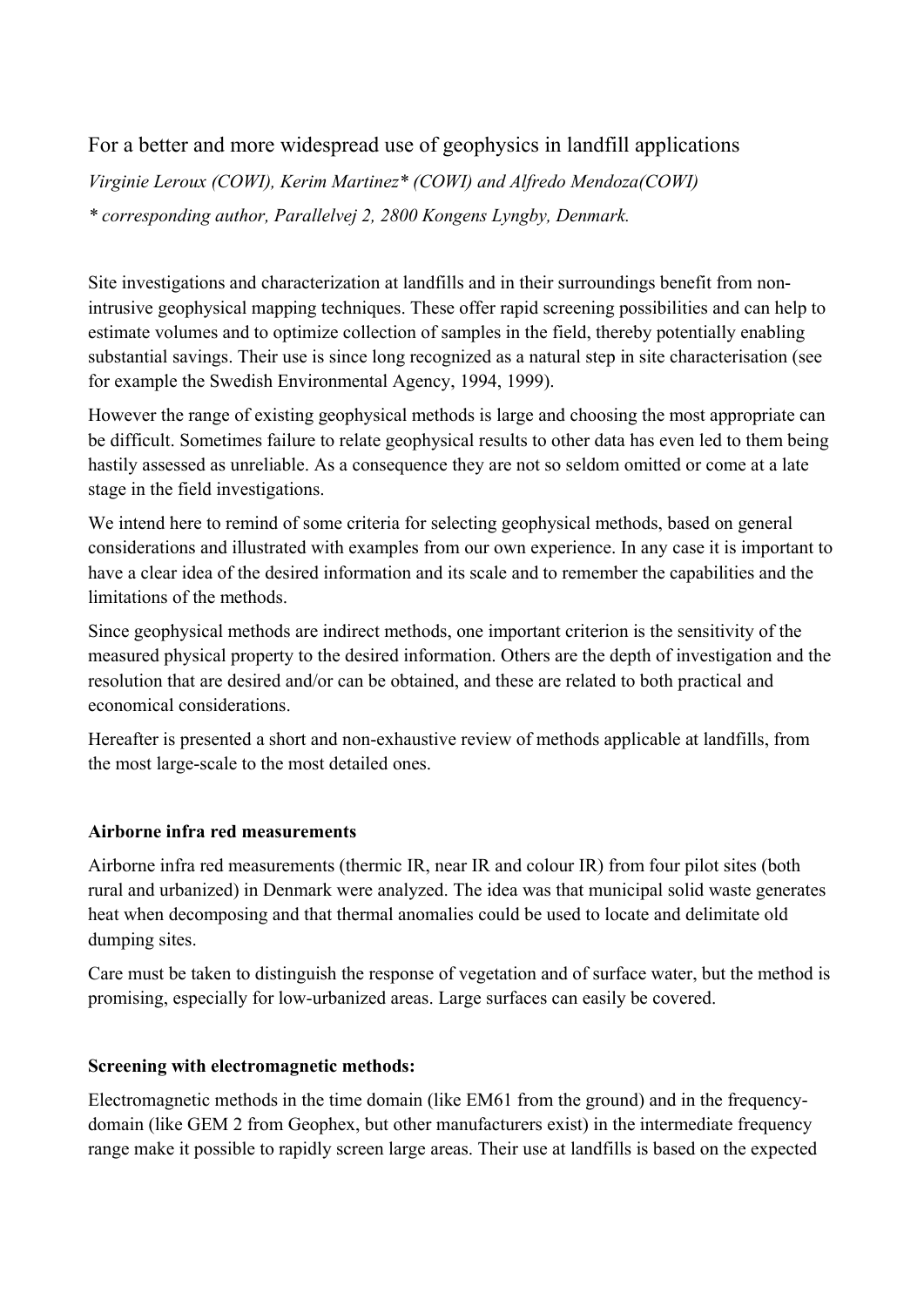higher conductivity of waste due to increased ion content and to occurrence of metal particles and objects. The depth of investigation varies, but about one to between 5 and 10 meters can usually be reached. Interpretation is often qualitative but 1D inversion can be made in some cases.

At the Roskilde-Musicon site in Denmark, these two methods were used to locate buried rifles and ammunition. They are especially effective for metal detection.

# **Measurements in profiles: DC resistivity and induced polarisation**

When more exact and detailed depth assessment is wanted, DC-resistivity, usually measured in profiles can be used. Depending on the available information on the site, they can be used alone or perhaps better in combination, with electromagnetic mapping methods for example. Lower resistivity is expected and landfills and in areas affected by leachate water. However, due to varying water contents and to natural low-resistivity deposits, resistivity gains of being complemented by induced-polarisation measurements which have shown to respond more specifically to waste materials (see for example Leroux et al, 2007). A number of such measurements were acquired at landfills.

# **Borehole geophysics**

When boreholes are present, geophysical measurements in boreholes are a means to directly relate properties to specific materials. They can also be used for tomography measurements.

# **In conclusion: comparison with other data and combination of results**

For the final interpretation but also when planning a survey, study of available data (maps, chemical analysis, sampling, geological information). A few methods exist for combining different geophysical measurements and borehole information (for example Martinez et al, 2011 ), but the development of such methodology is a topical subject.

The examples will be presented in more detail at the workshop. [This presentation is intended as a base for discussion between professionals working in the area.]

# References

Leroux V., Dahlin T., Svensson M. (2007) Dense resistivity and IP profiling for a landfill restoration project at Härlöv, Southern Sweden, *Waste Management and Research, vol 20, 49-60*.

Martinez K., Nielsen O.F., Mendoza A. (2011) Spatially mutually constrained inversion of airborne hydrogeophysics survey with ground geophysics and borehole data. Near Surface Conference, Leicester, EAGE, F10. Metodik för inventering av förorenade områden (1999) Naturvårdsverket, (Swedish Environmental Agency) report 4918, ISBN 91-620-4918-6 (In Swedish).